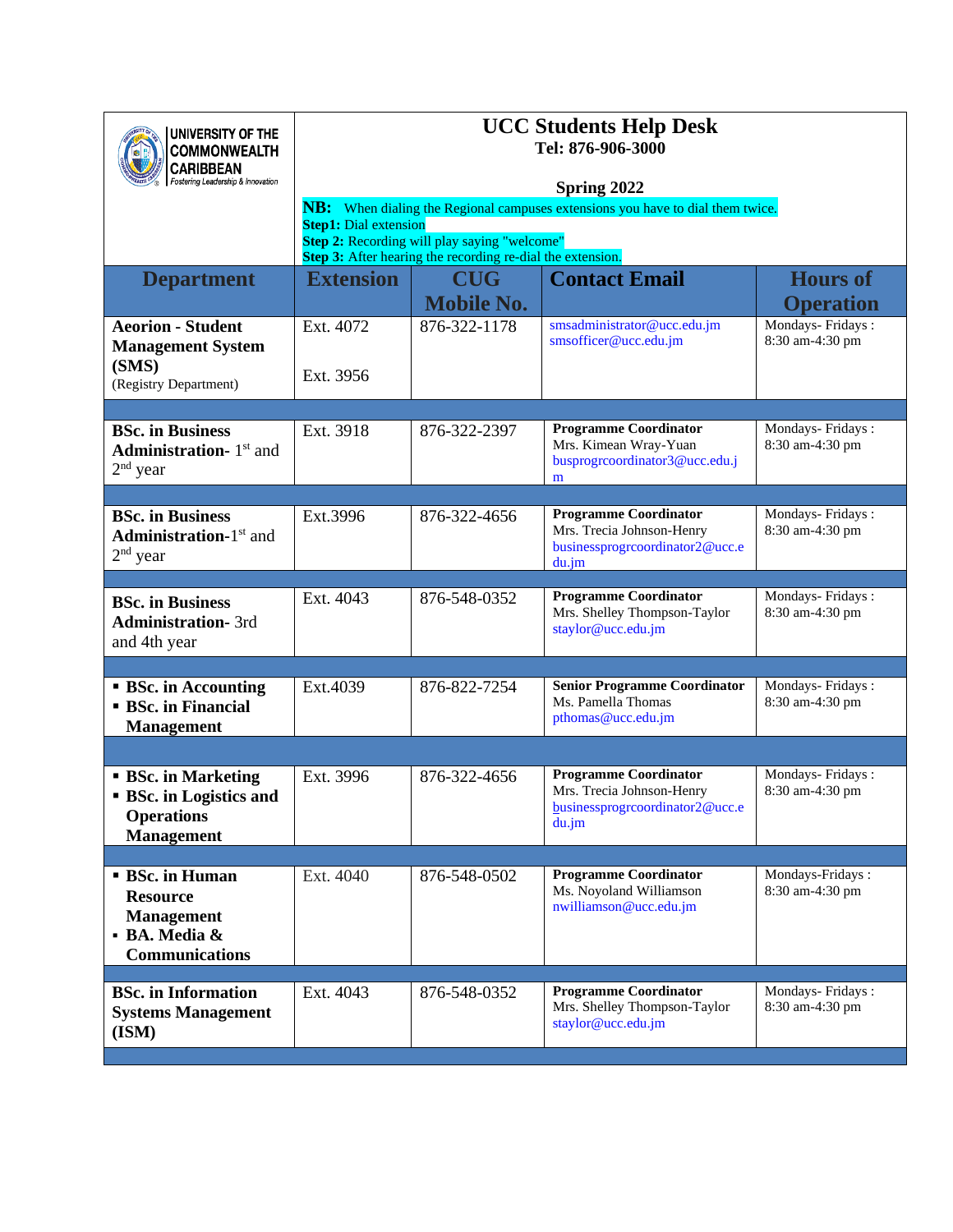| <b>BSc.</b> in Tourism &<br><b>Hospitality</b><br><b>Management</b>                                                       | Ext. 3992                                        | 876-548-0536                                                                 | <b>Programme Coordinator</b><br>Ms. Carissa Beckford<br>tourismcoordinator@ucc.edu.jm                                                                                                                                             | Mondays-Fridays:<br>8:30 am-4:30pm |
|---------------------------------------------------------------------------------------------------------------------------|--------------------------------------------------|------------------------------------------------------------------------------|-----------------------------------------------------------------------------------------------------------------------------------------------------------------------------------------------------------------------------------|------------------------------------|
|                                                                                                                           |                                                  |                                                                              | <b>Programme Coordinator</b>                                                                                                                                                                                                      | Mondays-Fridays:                   |
| <b>BSc.</b> in Social Work,<br><b>BSc.</b> in Applied<br>Psychology<br><b>BSc.</b> in Criminology<br>and Criminal Justice | Ext.4023                                         | 876-822-7254                                                                 | Ms. Jodi Ann Antoine<br>genstudiesprogrcoord@ucc.edu.j<br>m                                                                                                                                                                       | 8:30 am-4:30pm                     |
| <b>BSc.</b> in Information                                                                                                | Ext. 3937                                        | 876-548-0629                                                                 | <b>Programme Coordinator</b>                                                                                                                                                                                                      | Mondays-Fridays:                   |
| <b>Technology</b><br><b>BSc.</b> in Networking<br>with Cyber Security                                                     |                                                  |                                                                              | Ms. Winsome Bennett<br>itprogrammeofficer@ucc.edu.jm                                                                                                                                                                              | 8:30 am-4:30pm                     |
|                                                                                                                           |                                                  |                                                                              |                                                                                                                                                                                                                                   |                                    |
| <b>Bachelors of Laws &amp;</b><br><b>Certificate in Law</b><br>University of London (UOL)                                 | Ext.4025                                         | 876-320-7981                                                                 | <b>Programme Coordinator</b><br>Mrs Maxine Watts<br>mmwatts@ucc.edu.jm                                                                                                                                                            | Mondays-Fridays:<br>8:30 am-4:30pm |
|                                                                                                                           |                                                  |                                                                              |                                                                                                                                                                                                                                   |                                    |
| <b>Corporate Education</b><br><b>Division</b><br><b>Helpdesk:</b><br>cedhelpdesk@ucc.edu.jm                               | Ext. 3999<br>Ext. 4032<br>Ext. 4056<br>Ext. 4058 | 876-315-8218                                                                 | <b>Programme Coordinator</b><br>Ms Schana Beckford<br>corporateedcoordinator@ucc.edu.j<br>m<br><b>Programme Officer</b><br>Ms Shantell Creary<br>corporateedprogoff2@ucc.edu.jm<br><b>Tuition Payments</b><br>payments@ucc.edu.jm | Mondays-Fridays:<br>8:30 am-4:30pm |
|                                                                                                                           |                                                  |                                                                              |                                                                                                                                                                                                                                   |                                    |
| <b>Customer Service</b><br><b>Live Chat:</b><br>ucc.edu.jm                                                                | Ext.4061                                         | 876-322-5153                                                                 | customerserofficer@ucc.edu.jm                                                                                                                                                                                                     | Mondays-Fridays:<br>8:30 am-4:30pm |
|                                                                                                                           |                                                  |                                                                              |                                                                                                                                                                                                                                   |                                    |
| Helpdesk:<br>24 Hours Help Desk                                                                                           |                                                  | 876-906-3509                                                                 |                                                                                                                                                                                                                                   | 24 Hours help desk                 |
|                                                                                                                           |                                                  |                                                                              |                                                                                                                                                                                                                                   |                                    |
| <b>IS&amp;T</b> Department                                                                                                | Ext. 3983<br>Ext. 3984<br>Ext. 3985<br>Ext. 3986 | 876-801-3091<br>876-322-3157<br>876-822-6909<br>876-822-6982<br>876-316-9286 | smssupport@ucc.edu.jm                                                                                                                                                                                                             | Mondays-Fridays:<br>8:30 am-4:30pm |
| K-13 ASc. Business<br><b>Administration</b>                                                                               | Ext. 3938                                        | 876-548-0099                                                                 | Programme Officer<br>Ms Shevel Hylton<br>busprogrammeofficer@ucc.edu.j<br>m                                                                                                                                                       | Mondays-Fridays:<br>8:30 am-4:30pm |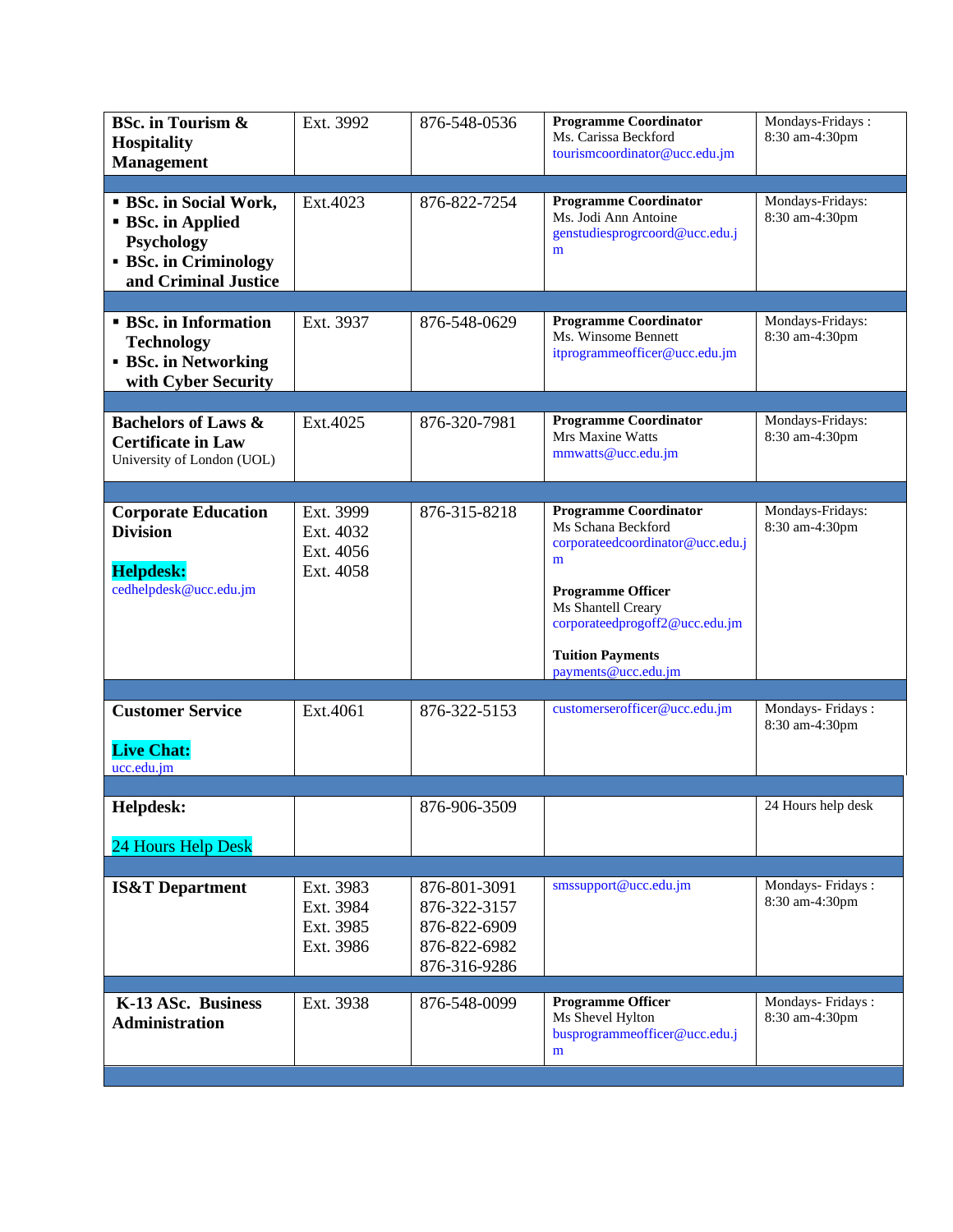| K-13 ASc. Information<br><b>Technology</b>                                 | Ext.                                                                                                                              |                                                              | Programme Officerr                                                                                                                                                                   | Mondays-Fridays:<br>8:30 am-4:30pm |
|----------------------------------------------------------------------------|-----------------------------------------------------------------------------------------------------------------------------------|--------------------------------------------------------------|--------------------------------------------------------------------------------------------------------------------------------------------------------------------------------------|------------------------------------|
|                                                                            |                                                                                                                                   |                                                              |                                                                                                                                                                                      |                                    |
| Library & Information<br><b>Centre</b>                                     | Ext. 3987<br>Ext. 3988<br>Ext. 3989<br>Ext. 4073                                                                                  | 876-796-7866                                                 | asklibrary@ucc.edu.jm                                                                                                                                                                | Mondays-Fridays:<br>8:30 am-4:30pm |
|                                                                            |                                                                                                                                   |                                                              |                                                                                                                                                                                      |                                    |
| <b>Online Department</b><br><b>Helpdesk:</b><br>ucconline@ucc.edu.jm       | Ext. 4007<br>Ext. 4008<br>Ext. 4009<br>Ext. 4010<br>Ext. 4018                                                                     | 876-347-5829<br>876-322-5920<br>876-339-1099<br>876-322-1988 |                                                                                                                                                                                      | Mondays-Fridays:<br>8:30 am-4:30pm |
| <b>Regional Campus-</b><br><b>Montego Bay</b><br>mobay@ucc.edu.jm          | Step 1: Dial extension<br>Step 2: Hear "welcome"<br>Step 3: Re-dial extension<br>Ext. 2301<br>Ext. 2302<br>Ext. 2303<br>Ext. 2304 | 876-337-9835                                                 | <b>Campus Manager</b><br>jcraig@ucc.edu.jm                                                                                                                                           | Mondays-Fridays:<br>8:30 am-4:30pm |
|                                                                            |                                                                                                                                   |                                                              |                                                                                                                                                                                      |                                    |
| <b>Regional Campus-</b><br><b>May Pen</b><br>maypen@ucc.edu.jm             | Step 1: Dial extension<br>Step 2: Hear "welcome"<br>Step 3: Re-dial extension<br>Ext. 2101<br>Ext. 2102<br>Ext. 2103              | 876-322-2327<br>876-322-3306                                 | <b>Campus Manager</b><br>maypenmanager@ucc.edu.jm<br><b>Regional Recruitment Advisor</b><br>regionalrecruitmentadvisor@ucc.e<br>du.jm                                                | Mondays-Fridays:<br>8:30 am-4:30pm |
|                                                                            |                                                                                                                                   |                                                              |                                                                                                                                                                                      |                                    |
| <b>Regional Campus-</b><br><b>Ocho Rios</b><br>uccochorios@ucc.edu.jm      | Step 1: Dial extension<br>Step 2: Hear "welcome"<br>Step 3: Re-dial extension<br>Ext. 2401<br>Ext. 2402<br>Ext. 2403<br>Ext. 2404 | 876-795-0983<br>876-337-9800                                 | <b>Campus Manager</b><br>ochorrioscampusmanager@ucc.ed<br>$u$ .jm<br><b>Programme Coordinator</b><br>ochoriosprogreoordinator@ucc.ed<br>$u$ .jm;<br>ochoriosprogrofficer@ucc.edu.jm  | Mondays-Fridays:<br>8:30 am-4:30pm |
|                                                                            |                                                                                                                                   |                                                              |                                                                                                                                                                                      |                                    |
| <b>Regional Campus-</b><br><b>Mandeville</b><br>mandeville@ucc.edu.jm;     | Step 1: Dial extension<br>Step 2: Hear "welcome"<br>Step 3: Re-dial extension<br>Ext. 2202<br>Ext. 2203                           | 876-906-3000                                                 | <b>Campus Manager</b><br>fblair@ucc.edu.jm;<br><b>Programme Officer</b><br>mandevilleprogrofficer@ucc.edu.j<br>m<br><b>Administrative Assistant</b><br>manvadminassistant@ucc.edu.jm | Mondays-Fridays:<br>8:30 am-4:30pm |
|                                                                            |                                                                                                                                   |                                                              |                                                                                                                                                                                      |                                    |
| <b>Student Financial</b><br><b>Services Department</b><br><b>Helpdesk:</b> |                                                                                                                                   | 876-321-0969<br>876-339-1113<br>876-334-1332<br>876-334-1016 |                                                                                                                                                                                      | Mondays-Fridays:<br>8:30 am-4:30pm |
| sfshelpdesk@ucc.edu.jm                                                     |                                                                                                                                   | 876-334-0948                                                 |                                                                                                                                                                                      |                                    |